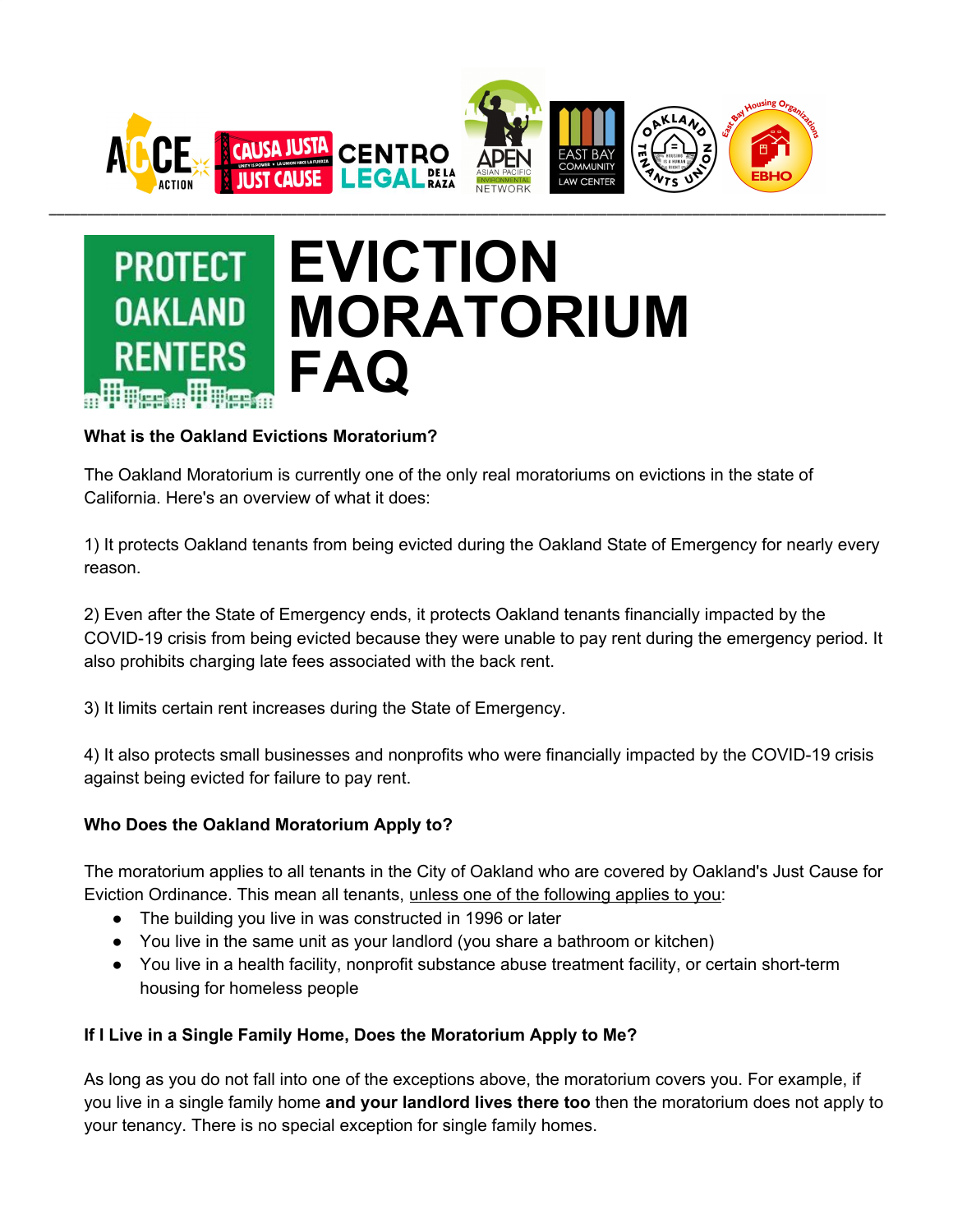#### **How Does the Evictions Moratorium Work?**

### 1) A Ban on Almost All Evictions

The evictions moratorium says that if your landlord gives you an eviction notice during the State of Emergency, that notice is legally invalid. If your landlord gave you an eviction notice prior to the State of Emergency that had not yet expired (for example, the notice was for 60 days, but the 60 days had not run out yet), that notice is also legally invalid. If your landlord filed an eviction lawsuit against you during the emergency period, it is also invalid.

In any of the above cases, if your landlord then files an eviction lawsuit against you, you still need to take steps to respond to the lawsuit in time. If you do, you can easily win the lawsuit without having to produce evidence or get into facts of the case. Ideally your landlord will not file a lawsuit they can't win.

### 2) Protection Against Future Evictions for Nonpayment of Rent

The law also protects against many future evictions for nonpayment of rent. If you are unable to pay rent during the State of Emergency, and it is because of COVID-19 or some situation caused by COVID-19, you are protected from being evicted in the future for failure to pay that rent. You are protected from any late fees, as well.

In Oakland, in order to access those protections, you are not legally required to notify your landlord that you are impacted by COVID-19 or provide them with proof right now. However, you may wish to send some kind of notification to your landlord about your rent payments. You should also collect and keep proof that you were financially impacted by the COVID-19 crisis so that if your landlord ever tries to evict you later on, you can present that proof in court. If at that time you prove that you couldn't pay rent because of COVID-19, you will win the eviction lawsuit. You will still owe that rent in the future, but you can't be evicted for failing to pay it, **even after the emergency period ends.**

# **Why Doesn't the Ordinance Stop a Landlord from Filing an Eviction Lawsuit?**

Under state law, if your landlord files an eviction lawsuit against you, even if the lawsuit is not for a legally valid reason, you still have to respond in order to protect your rights. Unfortunately, no individual city can pass a law that says otherwise. (The governor can do that, but he hasn't.)

### **How Long Does the Eviction Moratorium Last?**

The blanket ban on almost all evictions is retroactive to March 9. It now ends when the City of Oakland ends the local State of Emergency.

The future protection for tenants related to nonpayment of rent does not expire. If you cannot pay rent accrued during the State of Emergency and it was because of COVID-19, your landlord cannot ever lawfully evict you for not paying. You will still owe that money, but you can't be displaced from your home because of it.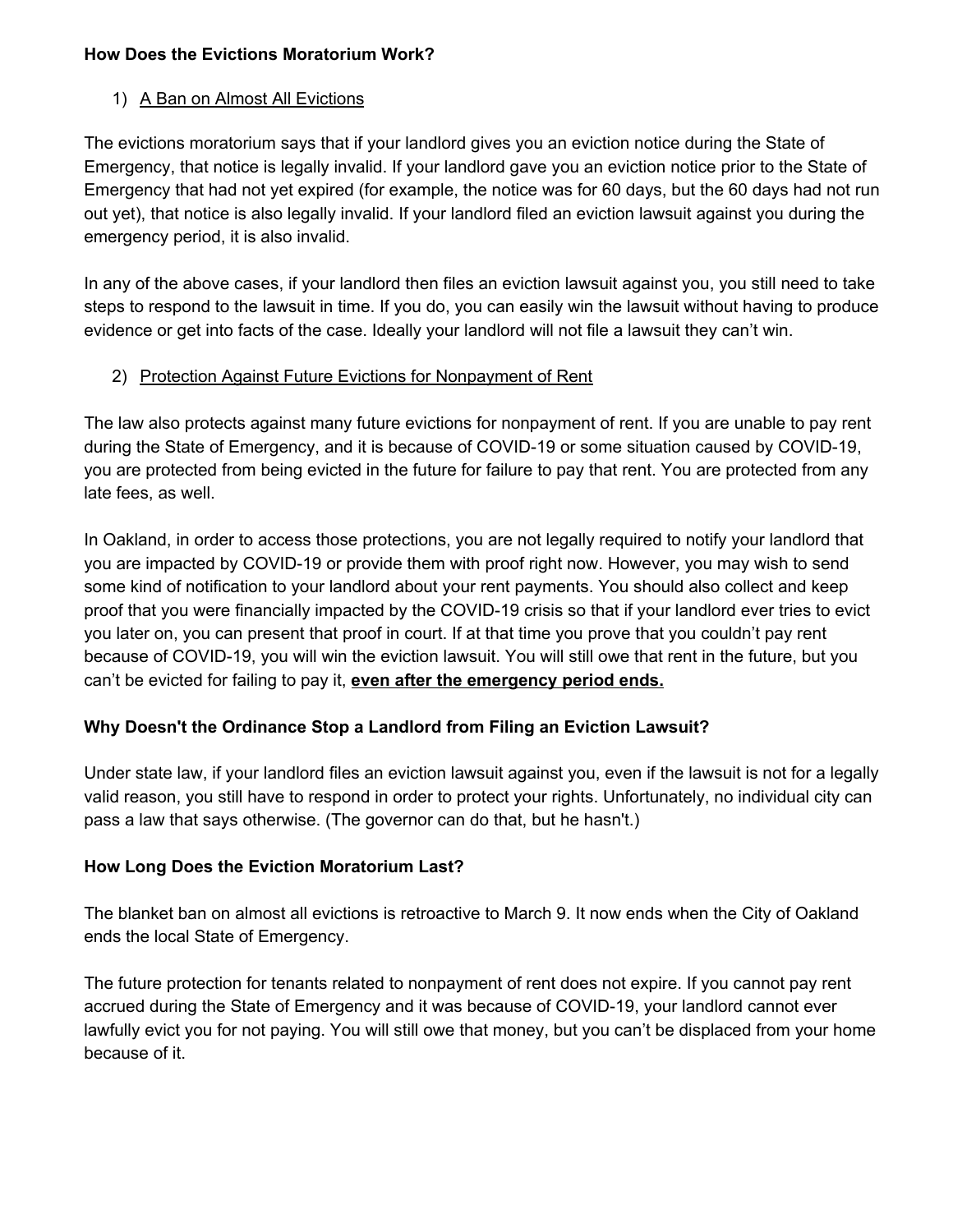### **What Types of Evictions Does the Moratorium Cover?**

The blanket moratorium applies if you are being evicted for any of these reasons:

- Nonpayment of rent
- Breach of lease (noncompliance with the terms of the lease)
- Refusing to sign a new lease with materially similar terms
- Causing substantial damage to the premises
- Disturbing quiet enjoyment
- Denying the landlord access to the unit if required by law
- Owner move-in
- Eviction for substantial repairs

The only two exceptions to the blanket moratorium are

- 1) If you are being evicted under the Ellis Act (removing the whole property from the rental market for 10 years) OR
- 2) The eviction is because the tenant is an imminent health or safety risk to other occupants.

There are also extra protections for nonpayment evictions in the future.

### **I Can't Pay Rent Right Now - How Does the Moratorium Work for Me?**

The moratorium protects you in two ways. First, your landlord can't legally give you an eviction notice right now for almost any reason - including failure to pay rent. And second, even after the State of Emergency ends, your landlord could try to evict you for not paying the rent accrued during the emergency period, but if you can show that you couldn't pay because of the COVID-19 crisis, you can win that lawsuit.

Your landlord can sue for the rent in other forums-- for example, in small claims court. However, you cannot lose your housing.

Whether or not you pay rent right now is a personal matter that depends on what choices and resources you and your family have available to you. You may want to ask your landlord if you can pay a reduced amount of rent during the crisis if you still have some income.

**The law does NOT require you to provide personal documents like bank statements, pay stubs, or medical records to your landlord at this time, or to give your landlord personal information about** your situation, even if your landlord asks you for it. You have the right to say that you are not **comfortable giving out that information.**

**You are also not required to sign any papers to access the eviction protections described above. We encourage you not to sign any legal documents without fully understanding what you are agreeing to.**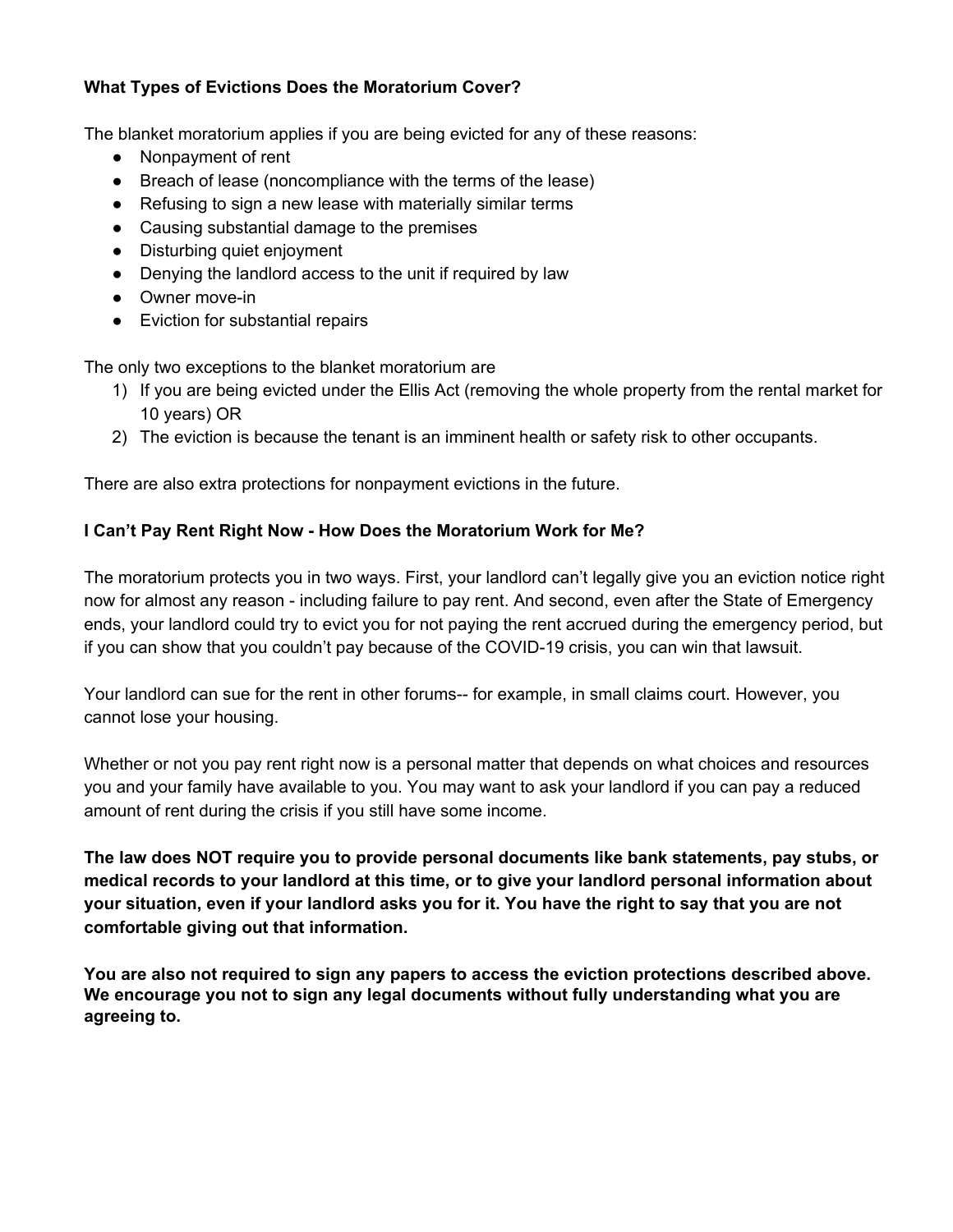### **What Kind of Proof Do I Need to Show That I Can't Pay Rent Because of COVID-19?**

The law suggests some types of proof, but it doesn't limit you to those options. You could use pay stubs, a letter from your current or former employer, a letter from your child's school, or medical records. If none of those are an option for you, you could have a friend or coworker testify in court.

#### **What Does the Law Do About Rent Increases?**

The law limits rent increases for rent-controlled tenants. If your tenancy is covered by Oakland's rent control ordinance, then during the emergency period your landlord cannot give you a rent increase of more than Oakland's yearly CPI increase. Currently, that amount is 2.7%. The only exception is if your landlord petitions the Oakland Rent Board for a "fair return".

Ordinarily there are ways a landlord might be able to increase your rent above that amount - like banking prior increases or capital improvements. This moratorium disallows those types of increases.

#### **How can We Limit Rent Increases For Everyone?**

Repeal the Costa-Hawkins Rental Housing Act.

### **Did Governor Newsom Pass an Eviction Moratorium in California?**

Governor Newsom did not issue an eviction moratorium. On March 27, he issued an order on evictions that we think is deeply unhelpful to tenants. His order changed some procedural court guidelines in some eviction cases if tenants take affirmative steps now and provide information to their landlords. The order does not extend the time for any tenant to pay rent or make them more likely to win an eviction case. We think the order is functionally useless, and it is certainly not a moratorium.

#### **What is Protect Oakland Renters?**

Protect Oakland Renters is a group of community organizations that advocated, organized, and lobbied for the Oakland Moratorium. It includes the Alliance of Californians for Community Empowerment (ACCE), Causa Justa Just Cause, Centro Legal de la Raza, Asian Pacific Environmental Network (APEN), Oakland Tenants Union, the East Bay Community Law Center, and East Bay Housing Organizations (EBHO).

### **Which City Officials Supported the Oakland Evictions Moratorium?**

The Oakland Moratorium was authored by Councilmember Nikki Fortunato Bas and co-authored by Councilmember Dan Kalb and Oakland City Attorney Barbara Parker. It passed Council by a unanimous vote.